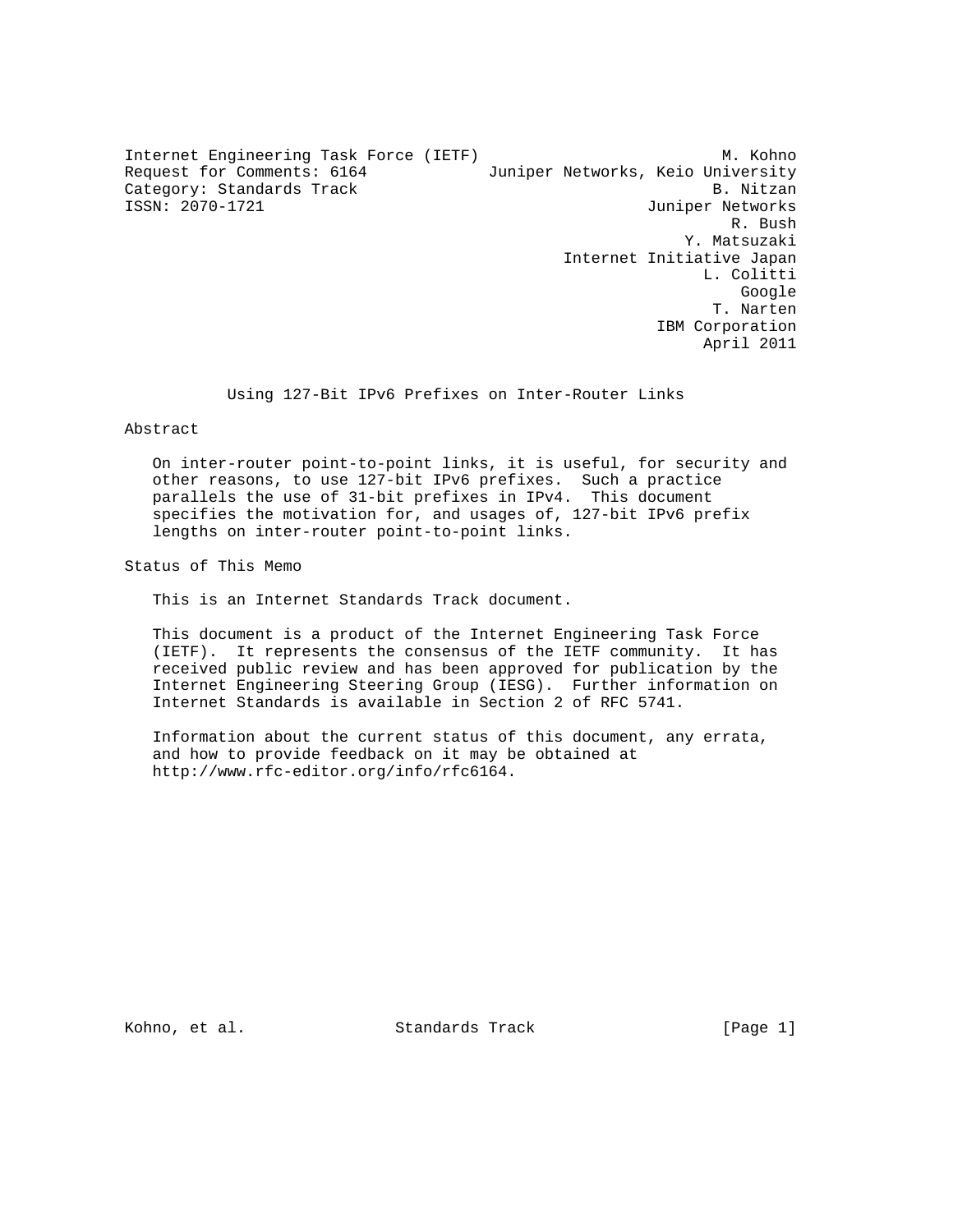## Copyright Notice

 Copyright (c) 2011 IETF Trust and the persons identified as the document authors. All rights reserved.

 This document is subject to BCP 78 and the IETF Trust's Legal Provisions Relating to IETF Documents (http://trustee.ietf.org/license-info) in effect on the date of publication of this document. Please review these documents carefully, as they describe your rights and restrictions with respect

 to this document. Code Components extracted from this document must include Simplified BSD License text as described in Section 4.e of the Trust Legal Provisions and are provided without warranty as described in the Simplified BSD License.

# Table of Contents

| 3. Conventions Used in This Document $\ldots, \ldots, \ldots, \ldots, \ldots, \ldots, \ldots, 3$         |
|----------------------------------------------------------------------------------------------------------|
| 4. Problems Identified with 127-Bit Prefix Lengths in the Past 3                                         |
| 5. Reasons for Using Longer Prefixes 4                                                                   |
|                                                                                                          |
| 5.2. Neighbor Cache Exhaustion Issue 4                                                                   |
| 5.3. Other Reasons $\ldots \ldots \ldots \ldots \ldots \ldots \ldots \ldots \ldots \ldots \ldots \ldots$ |
|                                                                                                          |
|                                                                                                          |
|                                                                                                          |
|                                                                                                          |
|                                                                                                          |
|                                                                                                          |
|                                                                                                          |
|                                                                                                          |

# 1. Introduction

 [RFC4291] specifies that interface IDs for all unicast addresses, except those that start with the binary value 000, are required to be 64 bits long and to be constructed in Modified EUI-64 format. In addition, it defines the Subnet-Router anycast address, which is intended to be used for applications where a node needs to communicate with any one of the set of routers on a link.

 Some operators have been using 127-bit prefixes, but this has been discouraged due to conflicts with Subnet-Router anycast [RFC3627]. However, using 64-bit prefixes creates security issues that are particularly problematic on inter-router links, and there are other valid reasons to use prefixes longer than 64 bits, in particular /127 (see Section 5).

Kohno, et al. Standards Track [Page 2]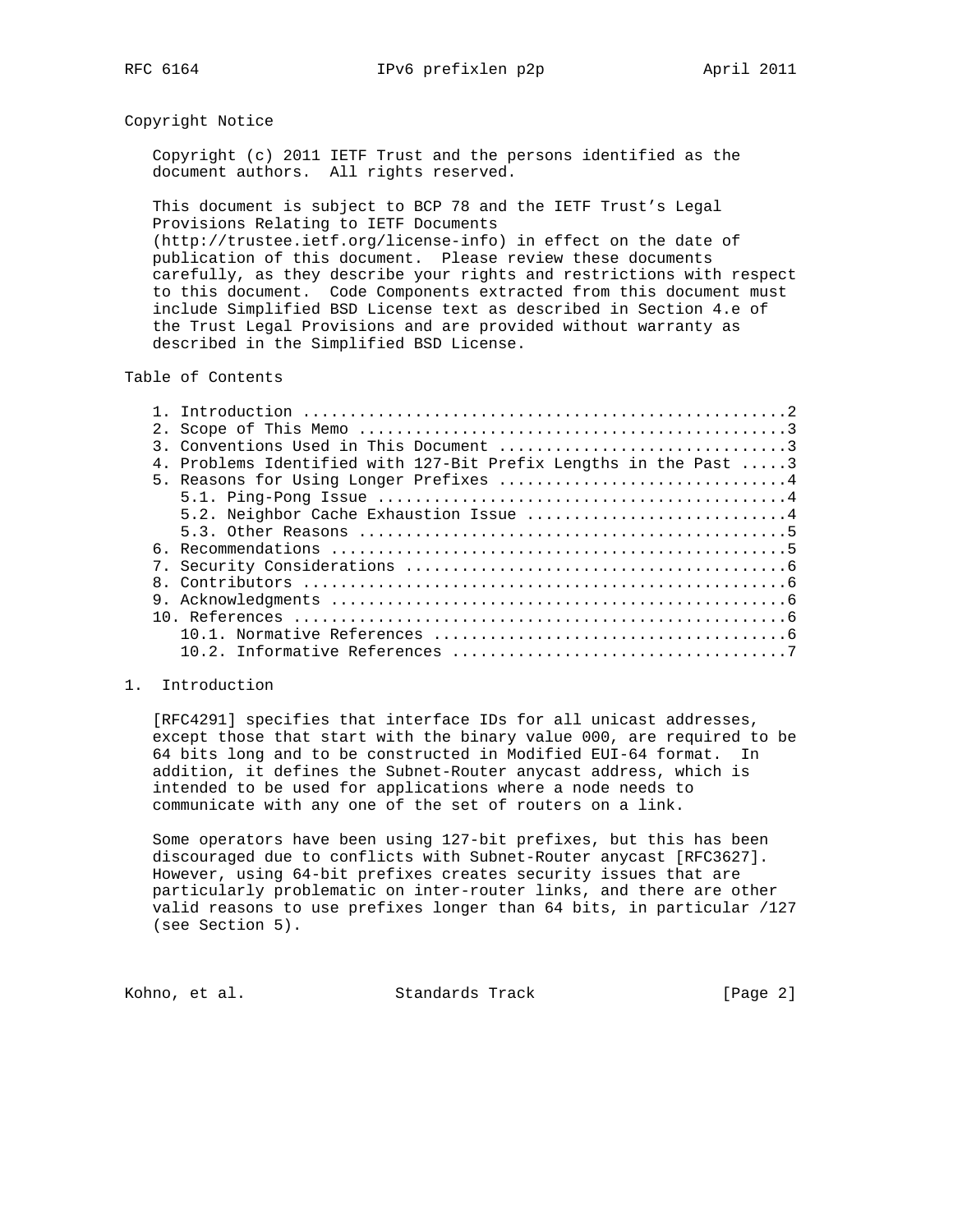This document provides a rationale for using 127-bit prefix lengths, reevaluates the reasons why doing so was considered harmful, and specifies how /127 prefixes can be used on inter-router links configured for use as point-to-point links.

2. Scope of This Memo

 This document is applicable to cases where operators assign specific addresses on inter-router point-to-point links and do not rely on link-local addresses. Many operators assign specific addresses for the purposes of network monitoring, reverse DNS resolution for traceroute and other management tools, External Border Gateway Protocol (EBGP) [RFC4271] peering sessions, and so on.

 For the purposes of this document, an inter-router point-to-point link is a link to which only two routers and no hosts are attached. This may include Ethernet links that are configured to be point-to point. Links between a router and a host, or links to which both routers and hosts are attached, are out of scope of this document.

 The recommendations in this document do not apply to the link-local address scope.

3. Conventions Used in This Document

 The key words "MUST", "MUST NOT", "REQUIRED", "SHALL", "SHALL NOT", "SHOULD", "SHOULD NOT", "RECOMMENDED", "MAY", and "OPTIONAL" in this document are to be interpreted as described in RFC 2119 [RFC2119].

4. Problems Identified with 127-Bit Prefix Lengths in the Past

 [RFC3627] discourages the use of 127-bit prefix lengths due to conflicts with the Subnet-Router anycast addresses, while stating that the utility of Subnet-Router anycast for point-to-point links is questionable.

 [RFC5375] also says the usage of 127-bit prefix lengths is not valid and should be strongly discouraged, but the stated reason for doing this is to be in compliance with [RFC3627].

 Though the analyses in the RFCs are correct, operational experience with IPv6 has shown that /127 prefixes can be used successfully.

Kohno, et al. Standards Track [Page 3]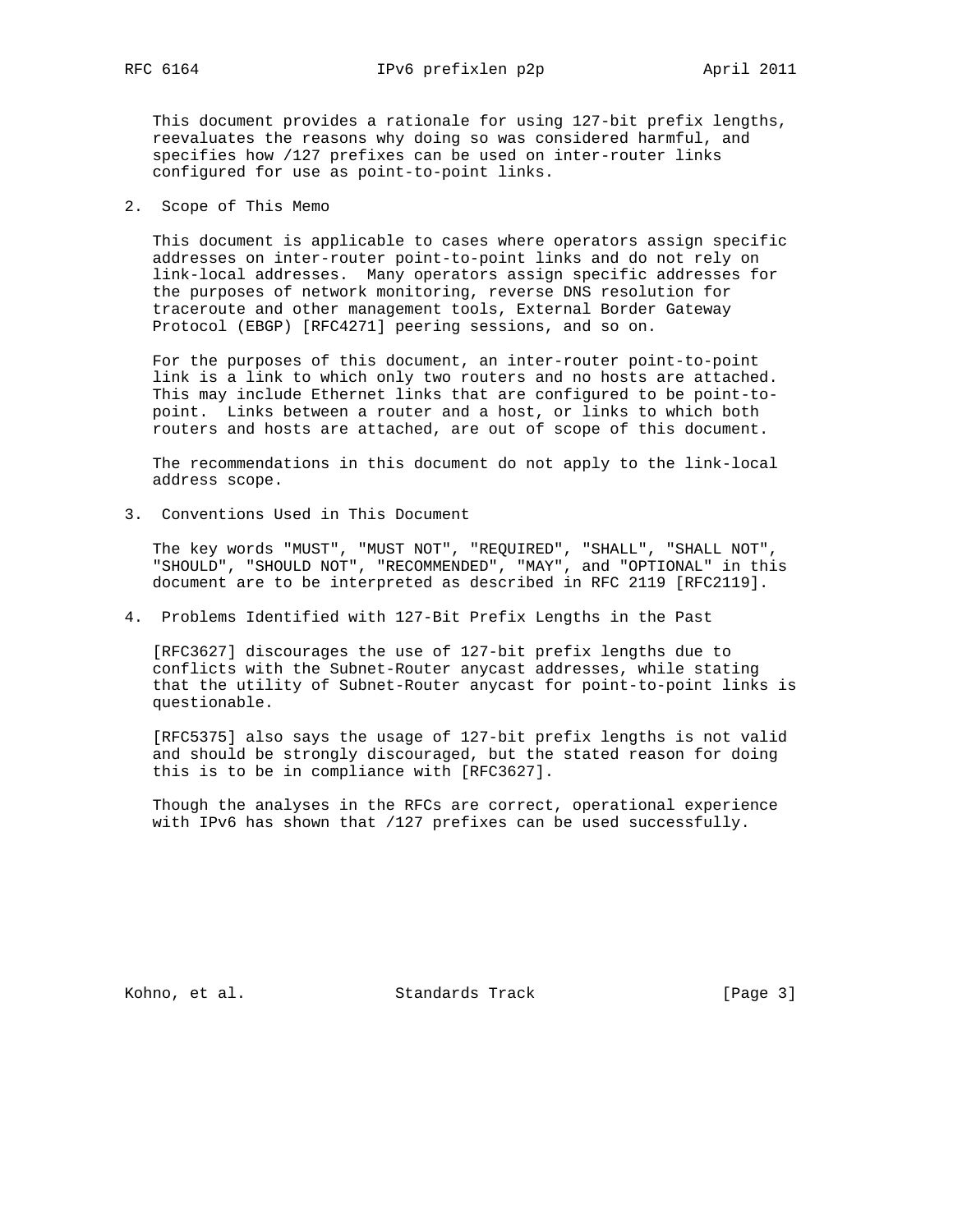## 5. Reasons for Using Longer Prefixes

 There are reasons network operators use IPv6 prefix lengths greater than 64, particularly 127, for inter-router point-to-point links.

## 5.1. Ping-Pong Issue

 A forwarding loop may occur on a point-to-point link with a prefix length shorter than 127. This does not affect interfaces that perform Neighbor Discovery, but some point-to-point links, which use a medium such as the Synchronous Optical Network (SONET), do not use Neighbor Discovery. As a consequence, configuring any prefix length shorter than 127 bits on these links can create an attack vector in the network.

 The ping-pong issue happens in the case of IPv4 as well. But due to the scarcity of IPv4 address space, the current practice is to assign long prefix lengths such as /30 or /31 [RFC3021] on point-to-point links; thus, the problem did not come to the fore.

 The latest ICMPv6 specification [RFC4443] mitigates this problem by specifying that a router receiving a packet on a point-to-point link, where the packet is destined to an address within a subnet assigned to that same link (other than one of the receiving router's own addresses), MUST NOT forward the packet back on that link. Instead, it SHOULD generate an ICMPv6 Destination Unreachable message (code 3) in response. This check is on the forwarding processing path, so it may have performance impact.

#### 5.2. Neighbor Cache Exhaustion Issue

 As described in Section 4.3.2 of [RFC3756], the use of a 64-bit prefix length on an inter-router link that uses Neighbor Discovery (e.g., Ethernet) potentially allows for denial-of-service attacks on the routers on the link.

 Consider an Ethernet link between two routers, A and B, to which a /64 subnet has been assigned. A packet sent to any address on the /64 (except the addresses of A and B) will cause the router attempting to forward it to create a new cache entry in INCOMPLETE state, send a Neighbor Solicitation message on the link, start a retransmit timer, and so on [RFC4861].

 By sending a continuous stream of packets to a large number of the 2^64 - 3 unassigned addresses on the link (one for each router and one for Subnet-Router anycast), an attacker can create a large number of neighbor cache entries and cause one of the routers to send a large number of Neighbor Solicitation packets that will never receive

Kohno, et al. Standards Track [Page 4]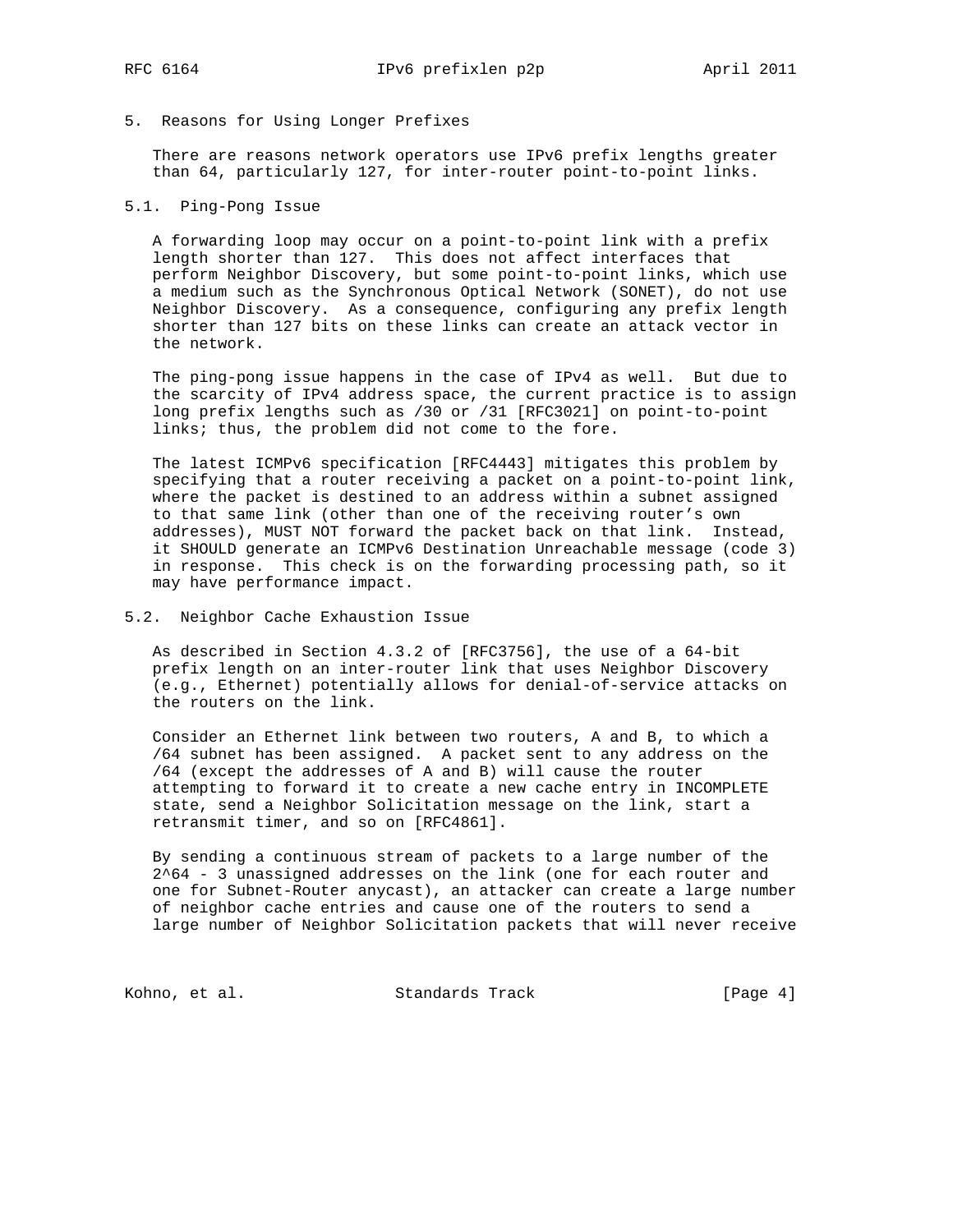replies, thereby consuming large amounts of memory and processing resources. Sending the packets to one of the 2^24 addresses on the link that has the same Solicited-Node multicast address as one of the routers also causes the victim to spend large amounts of processing time discarding useless Neighbor Solicitation messages.

 Careful implementation and rate-limiting can limit the impact of such an attack, but are unlikely to neutralize it completely. Rate limiting Neighbor Solicitation messages will reduce CPU usage, and following the garbage-collection recommendations in [RFC4861] will maintain reachability, but if the link is down and neighbor cache entries have expired while the attack is ongoing, legitimate traffic (for example, BGP sessions) over the link might never be re-established, because the routers cannot resolve each others' IPv6 addresses to link-layer addresses.

 This attack is not specific to point-to-point links, but is particularly harmful in the case of point-to-point backbone links, which may carry large amounts of traffic to many destinations over long distances.

 While there are a number of ways to mitigate this kind of issue, assigning /127 subnets eliminates it completely.

5.3. Other Reasons

 Though address space conservation considerations are less important for IPv6 than they are in IPv4, some operators prefer not to assign /64s to individual point-to-point links. Instead, they may be able to number all of their point-to-point links out of a single /64 or a small number of /64s.

6. Recommendations

 Routers MUST support the assignment of /127 prefixes on point-to point inter-router links. Routers MUST disable Subnet-Router anycast for the prefix when /127 prefixes are used.

 When assigning and using any /127 prefixes, the following considerations apply. Some addresses have special meanings, in particular addresses corresponding to reserved anycast addresses. When assigning prefixes (and addresses) to links, care should be taken to ensure that addresses reserved for such purposes aren't inadvertently assigned and used as unicast addresses. Otherwise, nodes may receive packets that they are not intended to receive. Specifically, assuming that a number of point-to-point links will be numbered out of a single /64 prefix:

Kohno, et al. Standards Track [Page 5]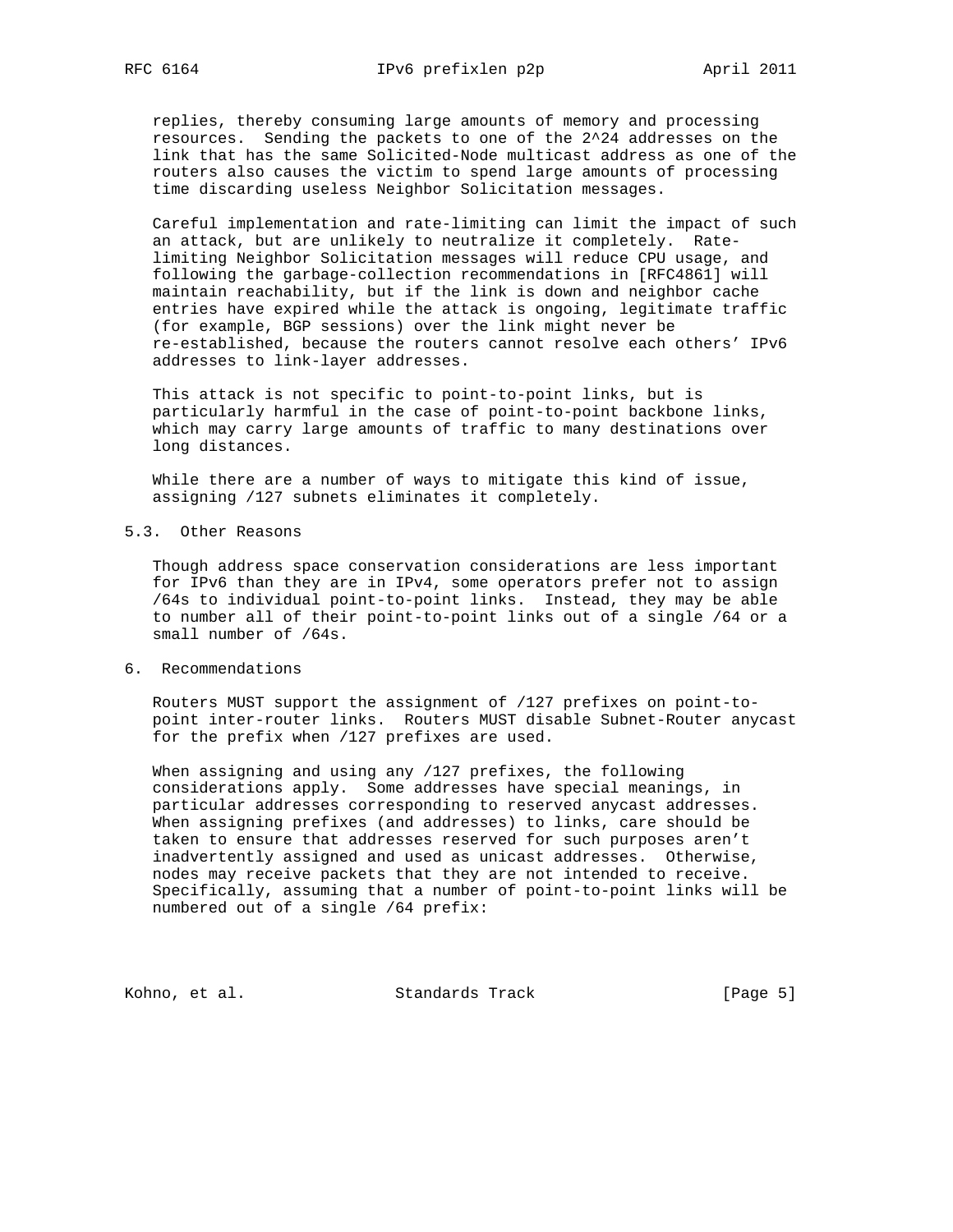- (a) Addresses with all zeros in the rightmost 64 bits SHOULD NOT be assigned as unicast addresses, to avoid colliding with the Subnet-Router anycast address [RFC4291].
- (b) Addresses in which the rightmost 64 bits are assigned the highest 128 values (i.e., ffff:ffff:ffff:ff7f to ffff:ffff:ffff: ffff) SHOULD NOT be used as unicast addresses, to avoid colliding with reserved subnet anycast addresses [RFC2526].
- 7. Security Considerations

 This document does not have inherent security considerations. It does discuss security-related issues and proposes a solution to them.

8. Contributors

 Chris Morrow, morrowc@google.com Pekka Savola, pekkas@netcore.fi Remi Despres, remi.despres@free.fr Seiichi Kawamura, kawamucho@mesh.ad.jp

9. Acknowledgments

 The authors would like to thank Ron Bonica, Pramod Srinivasan, Olivier Vautrin, Tomoya Yoshida, Warren Kumari, and Tatsuya Jinmei for their helpful inputs.

- 10. References
- 10.1. Normative References
	- [RFC2119] Bradner, S., "Key words for use in RFCs to Indicate Requirement Levels", BCP 14, RFC 2119, March 1997.
	- [RFC4291] Hinden, R. and S. Deering, "IP Version 6 Addressing Architecture", RFC 4291, February 2006.
	- [RFC4861] Narten, T., Nordmark, E., Simpson, W., and H. Soliman, "Neighbor Discovery for IP version 6 (IPv6)", RFC 4861, September 2007.

Kohno, et al. Standards Track [Page 6]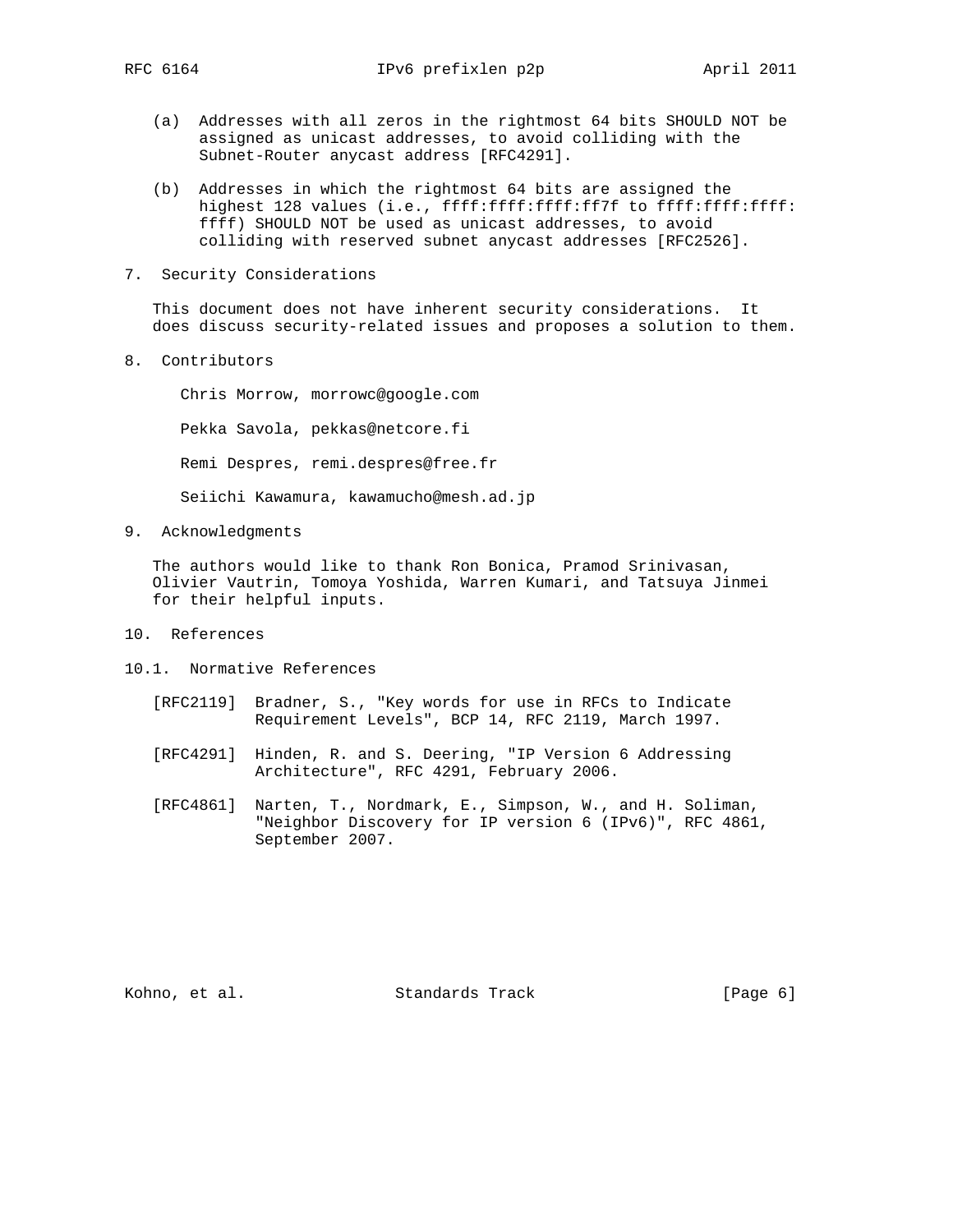- 10.2. Informative References
	- [RFC2526] Johnson, D. and S. Deering, "Reserved IPv6 Subnet Anycast Addresses", RFC 2526, March 1999.
	- [RFC3021] Retana, A., White, R., Fuller, V., and D. McPherson, "Using 31-Bit Prefixes on IPv4 Point-to-Point Links", RFC 3021, December 2000.
	- [RFC3627] Savola, P., "Use of /127 Prefix Length Between Routers Considered Harmful", RFC 3627, September 2003.
	- [RFC3756] Nikander, P., Ed., Kempf, J., and E. Nordmark, "IPv6 Neighbor Discovery (ND) Trust Models and Threats", RFC 3756, May 2004.
	- [RFC4271] Rekhter, Y., Ed., Li, T., Ed., and S. Hares, Ed., "A Border Gateway Protocol 4 (BGP-4)", RFC 4271, January 2006.
	- [RFC4443] Conta, A., Deering, S., and M. Gupta, Ed., "Internet Control Message Protocol (ICMPv6) for the Internet Protocol Version 6 (IPv6) Specification", RFC 4443, March 2006.
	- [RFC5375] Van de Velde, G., Popoviciu, C., Chown, T., Bonness, O., and C. Hahn, "IPv6 Unicast Address Assignment Considerations", RFC 5375, December 2008.

Authors' Addresses

 Miya Kohno Juniper Networks, Keio University Shinjuku Park Tower, 3-7-1 Nishishinjuku Shinjuku-ku, Tokyo 163-1035 Japan

EMail: mkohno@juniper.net

 Becca Nitzan Juniper Networks 1194 North Mathilda Avenue Sunnyvale, CA 94089 USA

EMail: nitzan@juniper.net

Kohno, et al. Standards Track [Page 7]